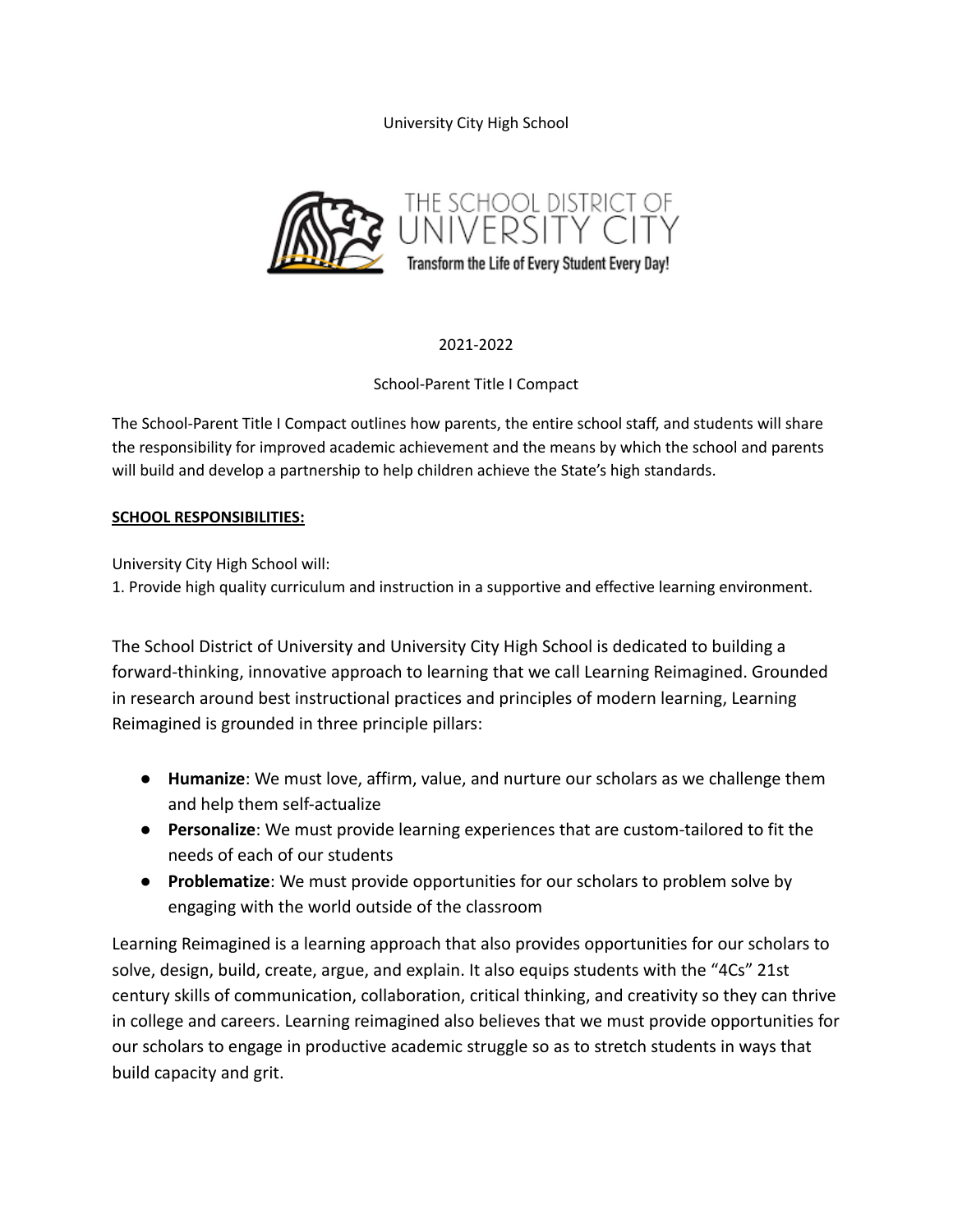2. Hold parent-teacher conferences at least annually, during which the compact shall be discussed.

Parent teacher conferences will be held twice annually in the Fall and Spring. Convenient evening and day time hours are available to accommodate a range of parent work schedules. Dates and times include:

October 6th/7th 2021 March 9th/10th, 2022

3. Provide parents frequent reports on their child's progress. Specifically, the school will provide reports as follows:

Student grades are updated bi-weekly and accessible at any time through the Parent Portal.

Report cards will be sent four times per semester via email communication.

4. Provide parents reasonable access to staff. Specifically, staff will be available for consultation with parents as follows:

Parents are encouraged to email or call staff directly via classroom telephones or to make an appointment. They can speak with our Receptionist, Jaki Cooke, to be transferred to any teacher or staff member.

5. Provide parents opportunities to volunteer and participate in their child's class, and to observe classroom activities as follows:

PTO meetings are held the third Wednesday of every month at 6pm in the UCHS Library. Many volunteer opportunities are available with the PTO.

Classroom visits and shadowing are available to all parents via appointment through the Guidance department.

6. Ensure regular two-way meaningful communication between family members and school staff and, in a language that family members can understand.

Communications are provided regularly via phone, email, and conferences. Face-to-face meetings can be scheduled through the Guidance Department or department secretaries. Translators are available for parents in need of translation services.